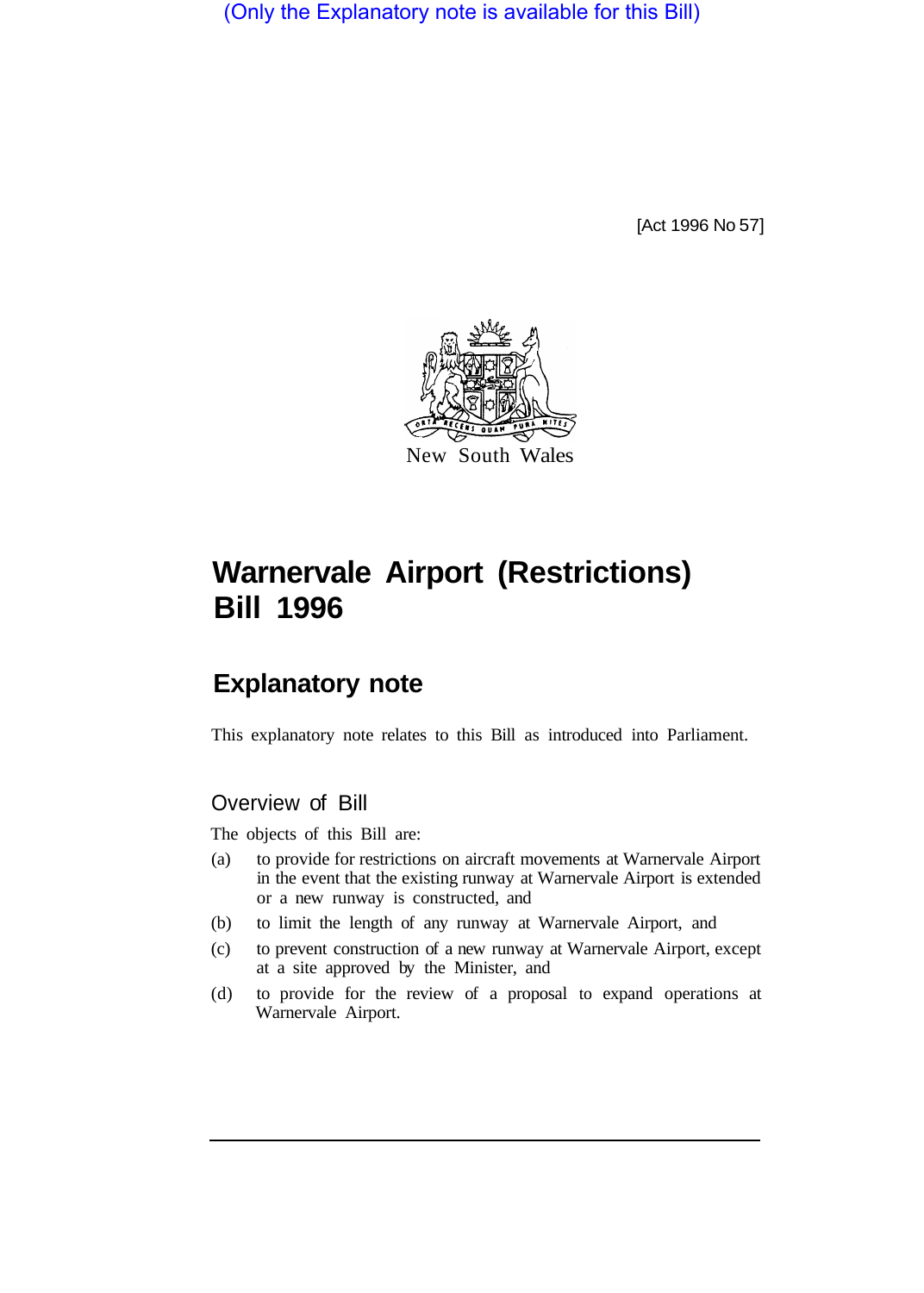Warnervale Airport (Restrictions) Bill 1996 [Act 1996 No 57]

Explanatory note

### Outline of provisions

#### **Part 1 Preliminary**

**Clause 1** sets out the name (also called the short title) of the proposed Act.

**Clause 2** provides for the commencement of the proposed Act on a day or days to be proclaimed.

**Clause 3** defines certain words and expressions used in the proposed Act. *Warnervale Airport* is any airport situated on certain land at Warnervale (near Wyong) and the *airport operator* is the person who operates Warnervale Airport. *Aircraft* means any machine that can derive support in the atmosphere from the reactions of the air but does not include a glider. An *aircraft operator* is a person who conducts an aircraft operation using aircraft.

#### **Part 2 Restrictions on aircraft movements**

**Clause 4** provides that Part 2 does not apply to take offs and landings on an existing runway at Warnervale Airport, as long as the runway is not extended.

**Clause** *5* provides for a curfew on aircraft take offs and landings at Warnervale Airport. The curfew period starts at 10 pm on each day and ends at 6.30 am the next day. If the airport operator causes or permits an aircraft to take off or land in contravention of that curfew, the operator will be guilty of an offence. An aircraft operator who causes or permits aircraft to take off or land in contravention of the curfew will also be guilty of an offence. The curfew will not apply in certain emergency situations (see clause 7). The Minister may vary the curfew period if the Minister approves the length of any runway at Warnervale Airport being extended beyond 1 200 metres (see clause 8).

**Clause 6** limits the number of movements of aircraft in and out of Warnervale Airport (that is, take offs and landings) to a total of 88 per day. If the airport operator causes or permits an aircraft to take off or land in contravention of that limit, the operator will be guilty of an offence. Emergency take offs and landings (see clause 7) are not to be counted towards the limit. The Minister may change the maximum number of aircraft movements per day if the Minister approves the length of any runway at Warnervale Airport being extended beyond 1 200 metres (see clause 8).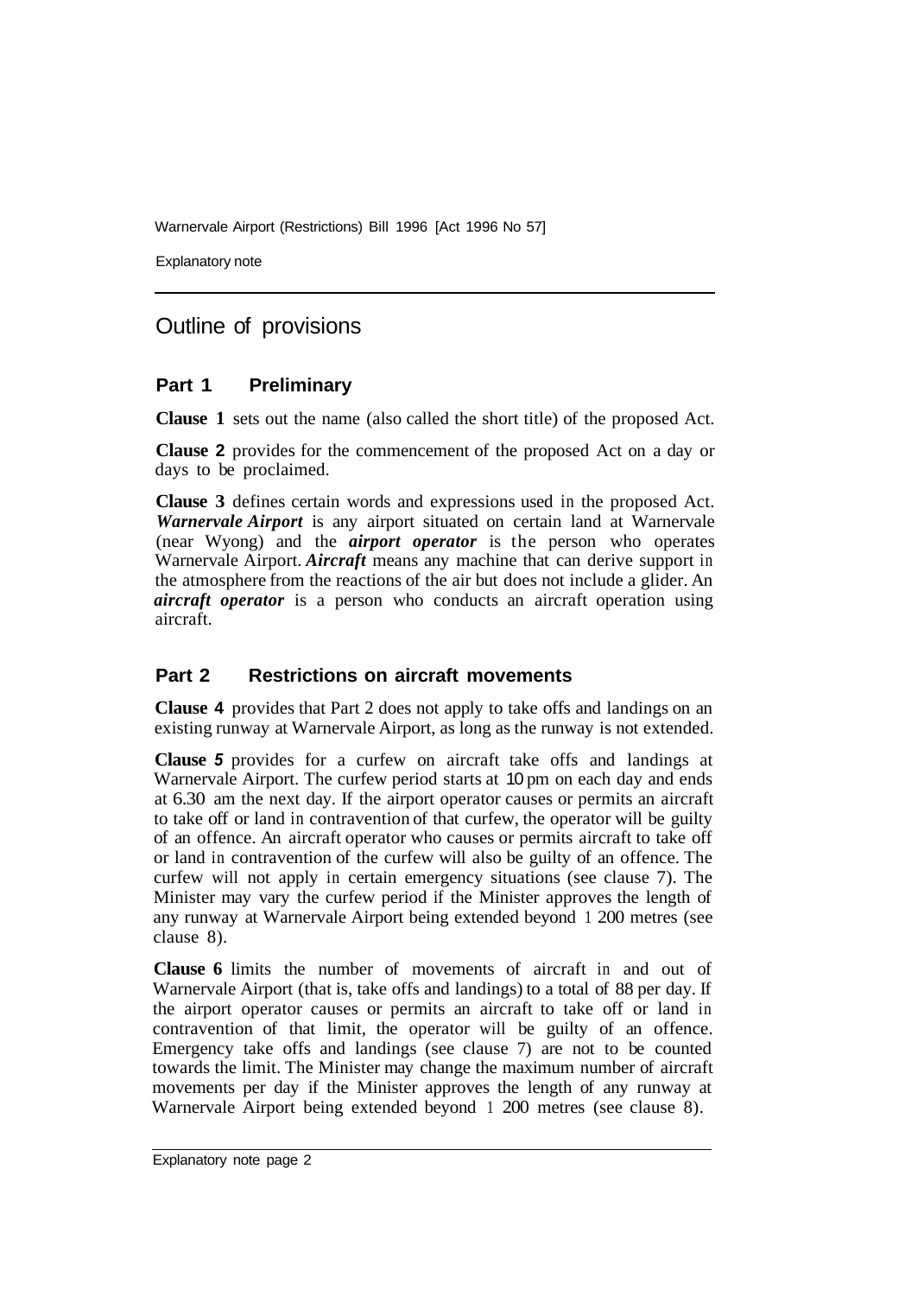Warnervale Airport (Restrictions) Bill 1996 [Act 1996 No 57]

Explanatory note

**Clause 7** provides that the curfew, and the limit on the number of daily take offs and landings of aircraft, do not apply to aircraft that take off or land in certain emergency situations (for example, where an aircraft is being used for search and rescue operations or where an aircraft has insufficient fuel to be diverted to another airport).

#### **Part 3 Restrictions on length and site of runway**

**Clause 8** provides that the maximum length for any runway (existing or proposed) at Warnervale Airport is 1 200 metres. It will be an offence for the airport operator to cause or permit an aircraft to take off or land on a runway that exceeds the maximum length. The maximum length for a runway may be increased to up to 1 800 metres by the Minister. Wyong Council may apply for such an increase. The increase may be granted only after the review and noise study provided for by Part 4 have been carried out.

**Clause 9** prevents any person from carrying out work for the construction of a runway at Warnervale Airport unless the site of the runway has been approved by the Minister.

#### **Part 4 Review of proposal to expand operations at Warnervale Airport**

**Clause 10** makes it clear that the review procedure and noise study provided for by Part 4 are to be carried out only if Wyong Council applies for the grant of an increase in the maximum length for an existing or proposed runway at Warnervale Airport.

**Clause 11** requires the Minister to appoint an independent person or persons to conduct a review, with community input, of any studies relating to a proposal to extend the runway at Warnervale Airport or construct a new one.

**Clause 12** requires the Minister to make arrangements for the carrying out of a noise study with respect to aircraft noise arising from proposed operations of Warnervale Airport.

#### **Part 5 Miscellaneous**

**Clause 13** allows the Supreme Court to grant an injunction against a person who has engaged in, or is proposing to engage in, conduct that contravenes the proposed Act that restrains the person from engaging in that conduct or requires the person to do any act or thing.